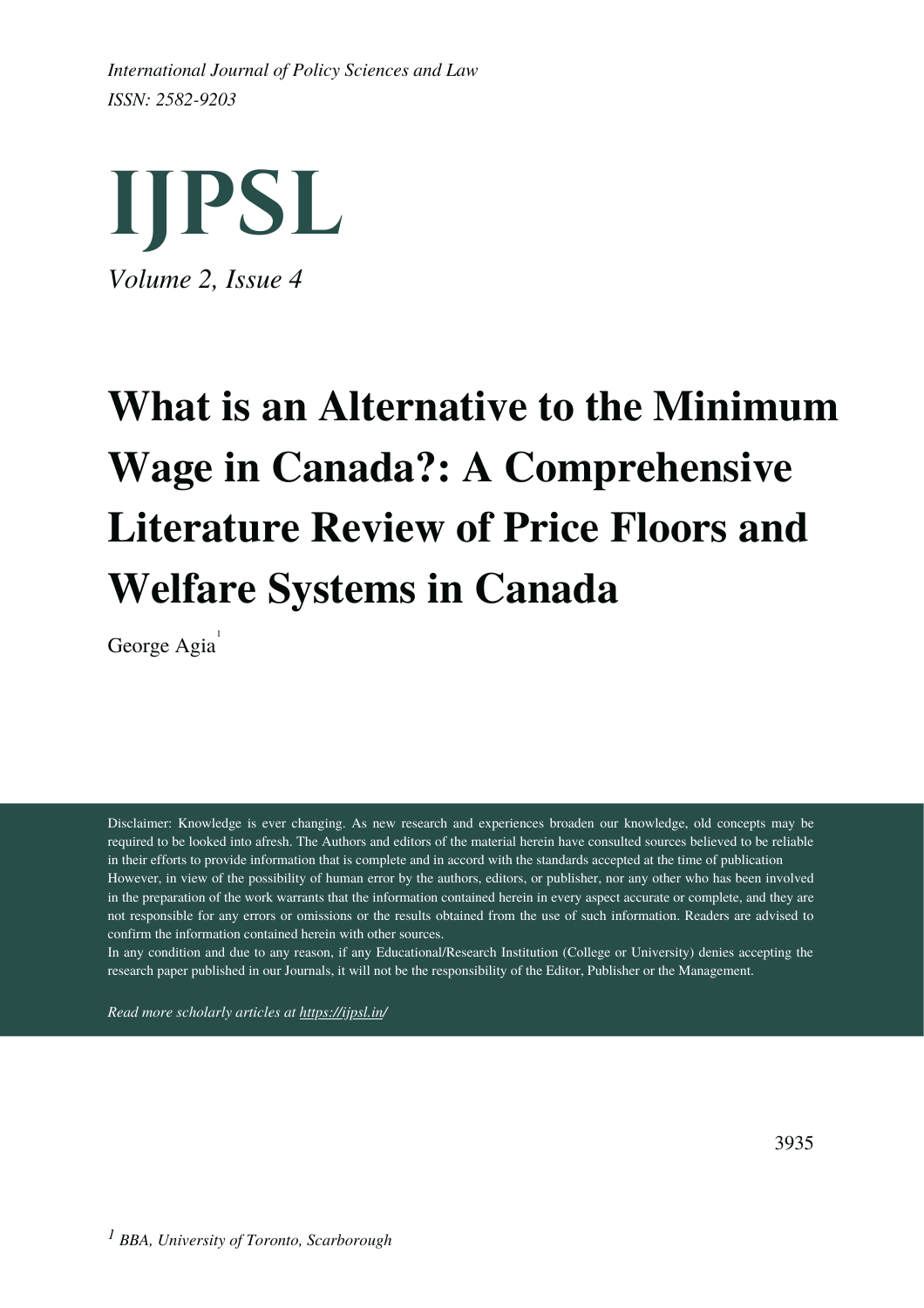*Volume 2, Issue 4*

#### **Abstract**

*This paper analyzes the research on price floors and welfare systems in Canada through a qualitative and quantitative framework to ensure its validity. It examines the current effects of the minimum wage and offers critical insight into a refined form of welfare known as the "Negative Income Tax" that can assist policymakers in implementing the most effective welfare policy. The author argues that the minimum wage negatively affects the economy as it produces a wide variety of externalities, one being that it can result in higher unemployment among low-skilled workers and young people (Campolieti et al., 2006). The minimum wage is a price floor, meaning the government can impose a price above the current market equilibrium wherein demand and supply intersect. Thus, the author suggests that Canada should adopt a Negative Income Tax (NIT) policy that would not result in the same externalities as the minimum wage, as this policy is not a price floor. One notable phenomenon of pursuing an NIT is that it substantially increases the productivity of single parents receiving welfare (Riddell & Riddell, 2021).*

**Keywords:** *price floors, minimum wage, externalities, welfare systems, unemployment, elasticity*

## **1.0 Introduction**

Many economic scholars worldwide argue that the minimum wage is not a viable solution to poverty, especially due to the negative externalities associated with the policy, such as increases in unemployment (Brochu & Green, 2013). Firms behave as cost-minimizers and rational entities, prompting them to establish new strategies to maximize profits. Considering that the minimum wage can increase the firms' labour costs, they will, in turn, engage in actions that can negatively affect the economy, like not hiring new workers and increasing product prices (Campolieti et al., 2006). To mitigate this phenomenon, the author believes that the government should propose a policy targeted at the impoverished, which will increase productivity and overall work activity, especially among single parents on welfare. For example, researchers discovered that an NIT increased single-parent work hours on welfare. The precise increase was roughly 35%, which amounted to an additional 135 work hours in a year (Riddell & Riddell, 2021).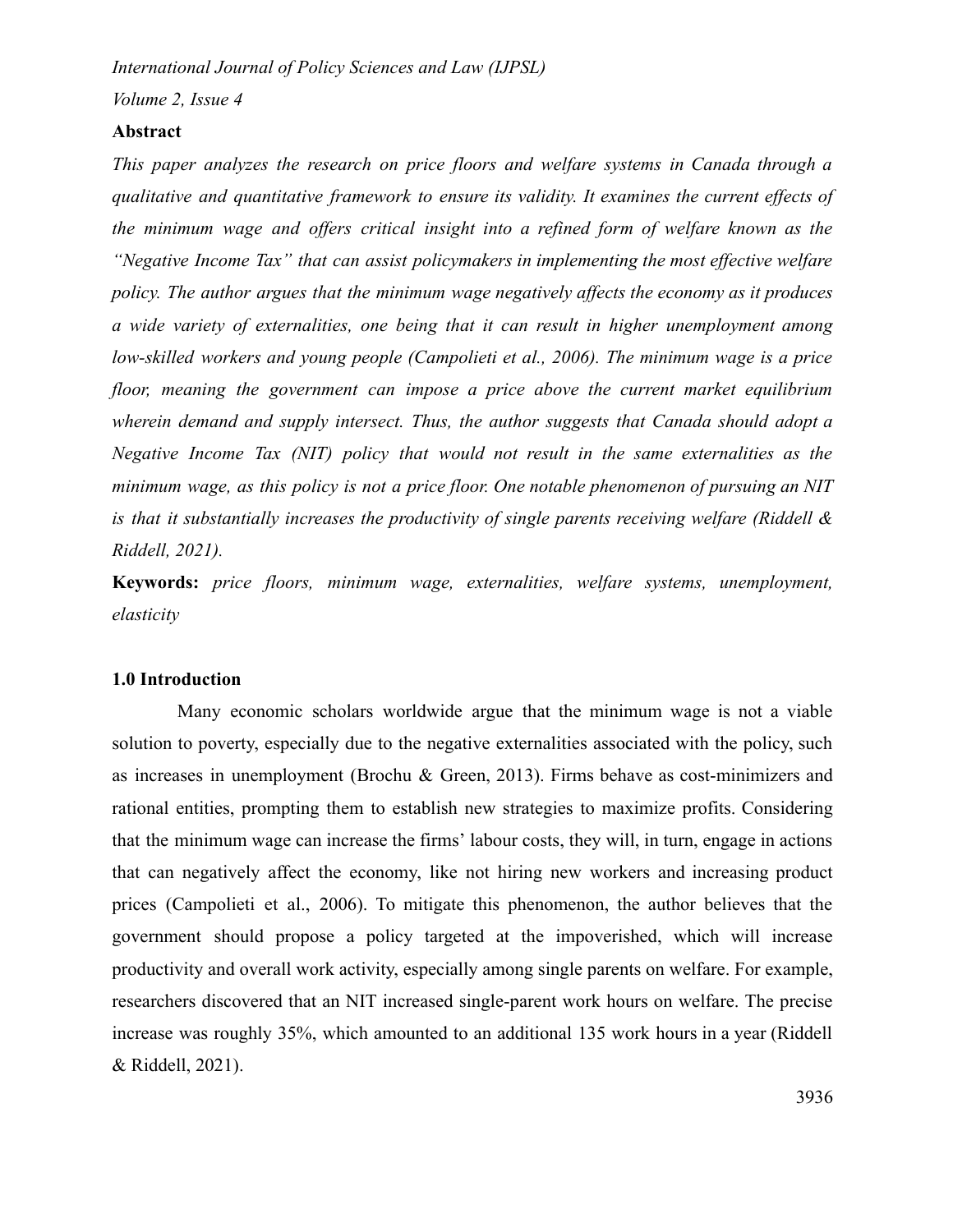### *Volume 2, Issue 4*

Moreover, the NIT policy would be less costly than the Universal Basic Income (UBI) model, as it targets only those under a certain income threshold. Hence, no wealthy individual will have the opportunity to receive monthly government transfers, which is simply not the case for UBI. Essentially, since every citizen would be eligible for UBI as it is a universal program, this form of welfare will cause an unnecessary increase in government expenditures. In the United States, for example, it is estimated that an NIT program will cost between \$539 billion to \$1.09 trillion using four different cost estimators (Jarow 2020). Concerning UBI, assuming an annual \$12,000 government transfer for over 300 million Americans, this program would cost more than \$3.6 trillion (Amadeo, 2022). A similar phenomenon will occur in Canada, given the nature of these two particular policies (ex: a universal v.s a targeted approach).





Figure 1.0 (Wolfson, 2021) shows how an NIT would function as a welfare mechanism in our economy. The most important factor that the NIT considers is your income. For example, individuals who make below the break-even income level are entitled to receive basic federal income, in this case, \$8,000 per adult and \$5,000 per child. However, once an individual reaches the break-even income level point, they are no longer eligible to receive a federal income, though they do not have any taxes payable. As the individual's income increases, so do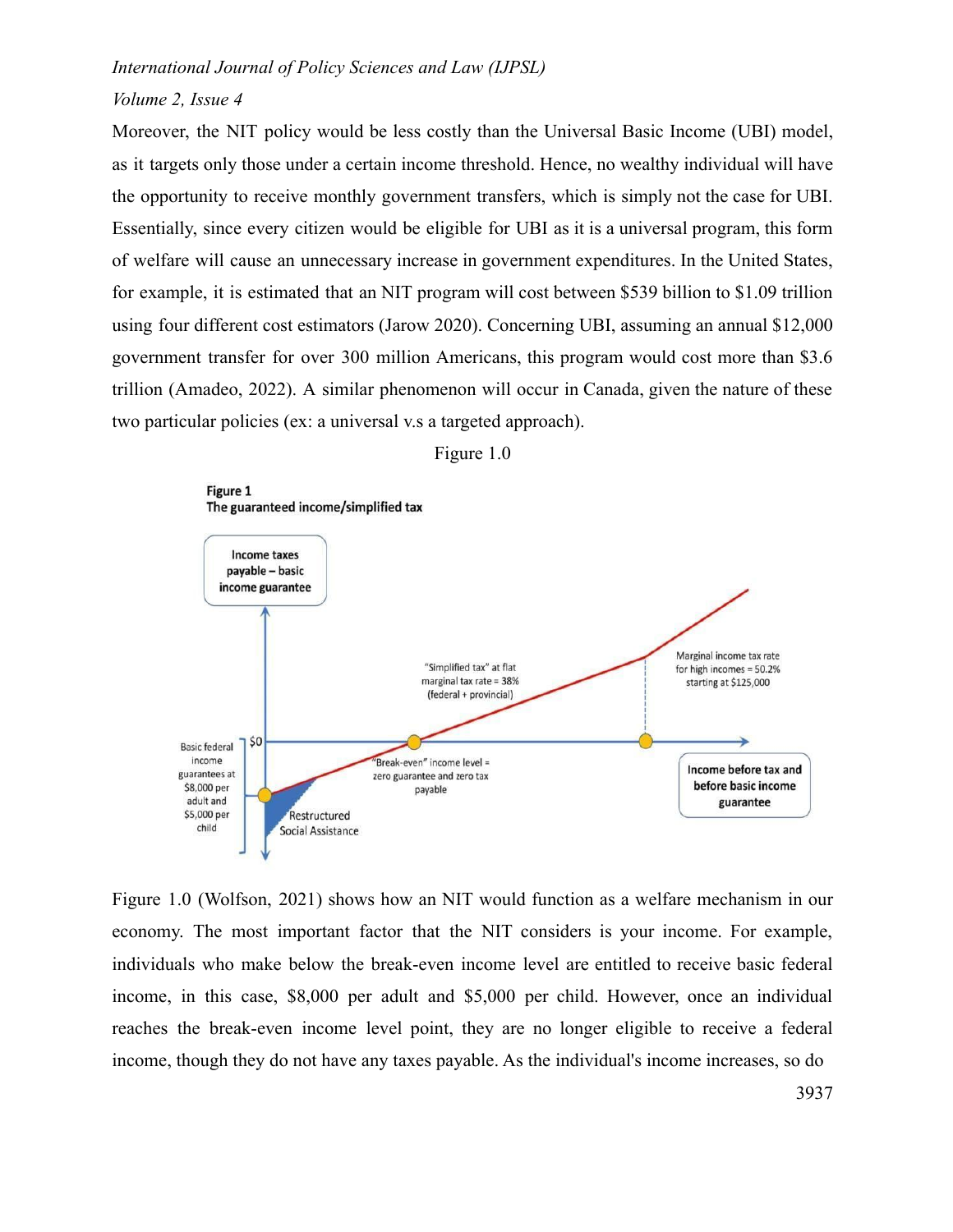#### *Volume 2, Issue 4*

their taxes payable, which will reach roughly 50.2% as a marginal income tax for high-income earners starting at \$125,000 (Wolfson, 2021). An NIT is particularly meaningful because its benefits are not associated with employment, contrasting the minimum wage, which is only valuable to those individuals who earn it through employment.

Additionally, there was a finding by a Berkeley researcher which suggests that an NIT would force employers to bid up wages as it can make workers more selective when searching for employment. Thus, while an NIT can discourage work for certain individuals, it will incentivize firms to increase their wages without a government-driven price floor, such as the minimum wage. An NIT could provide \$1.39 in benefits for every \$1 government expenditure on this policy (Rothstein, 2009).

#### **2.0 What are the Current Effects of the Minimum Wage in Canada's Labour Market?**

The data suggest that particularly among low-educated workers, lower job separation rates and lower hiring rates occur in Canada, especially in times with low inflation, as it produces an effect that would reduce the value of a currency. Sometimes nominal minimum wages are not adjusted to the current level of inflation, which is the ideal scenario for the average firm since it costs them less regarding labour expenses (Brochu & Green, 2013). Lower hiring rates can lead to unemployment among Canadian workers as there would be no incentive for the firm to hire them, as training and development is a costly program. In addition, an increase in the minimum wage will further disincentive firms to bear the costs of both training and increased labour costs (Brochu & Green, 2013). Researchers argue that increasing the minimum wage led to adverse consequences like a substantial increase in unemployment among teenagers, who often receive the minimum wage due to their lack of experience in the labour force (Campolieti et al., 2006).

#### **3.0 Quantitative Analysis of the Minimum Wage and the Negative Income Tax**

Regarding the minimum wage, the researchers utilized data from the April Labour Force Survey results from 1981 to 1997. The primary research design in this journal consists of a baseline regression equation: Eit =  $\alpha$  +  $\beta$ 1MWit +  $\beta$ 2MWit−1 +  $\beta$ 3Xit +  $\beta$ 4Regioni +  $\beta$ 5Yeart + εit, where E refers to the employment-population ratio for a certain age group, in this case,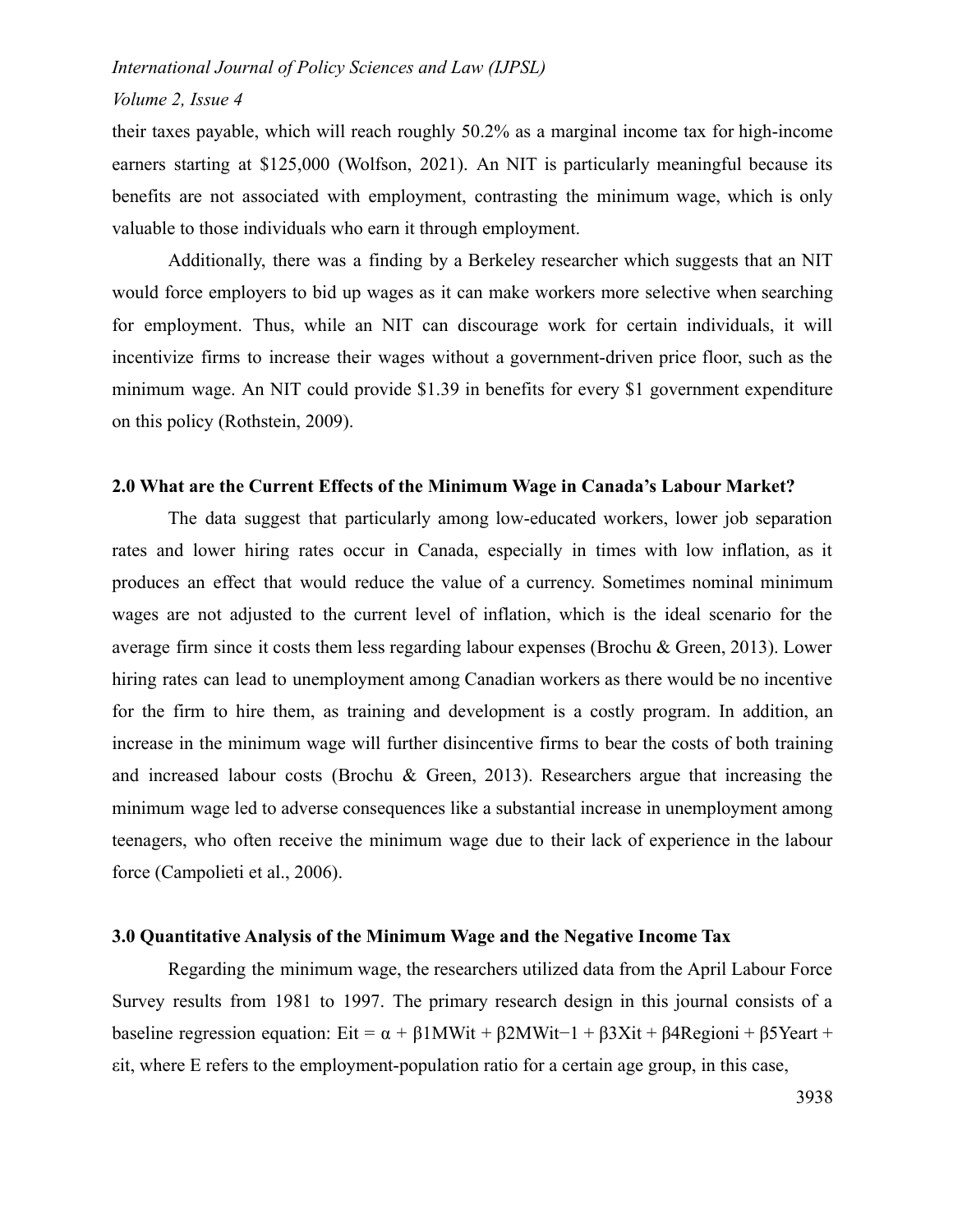#### *Volume 2, Issue 4*

teenagers. While the author outlined the region (Canada), it refers to the specific year. Moreover, MW is the minimum wage variable in this study to the average wage of workers aged 16 to 64. X is the vector of these control variables, and the regions and years are sets of regional data within provinces in Canada. Lastly, this equation is estimated separately among three samples of young workers: teenagers, young adults, and youth. In a revised equation:  $Eit =$  $\alpha$  + β1FBit + β2FBit-1 + β3Xit + β4Regioni + β5Yeart + εit, the "fraction below" captures the proportion of the youth popular that is potentially affected by the minimum wage change (Campolieti et al., 2006).

The results of employing this regression in the research study concerning the control variables are that a higher prime-age male unemployment rate is associated with lower youth employment, conveying that there is sensitivity (or an elasticity) to the youth cohort when the unemployment levels are lower for prime-age male individuals (Campolieti et al., 2006). Thus, since there is a correlation between increases in the minimum wage and the unemployment levels, younger workers, such as teenagers, will endure the negative externalities associated with a price floor policy. In addition, another externality that emerges is that minimum wage increases result in smaller wage increases for full-time workers aged 16 to 24. Essentially, a minimum wage increases the unemployment levels for younger workers and further reduces their ability to earn higher wages. The output of this regression is in **Appendix 1.**

In the second article concerning the impact of the minimum wage on labour market transitions, the researchers employed a regression analysis using provincial wage data from 1979 to 2008. The regression equation is as follows:  $y_{p,t}^g = \alpha^g + \sum_{k=0}^K \beta_k^g \log (real\ min.wage)_{p,t-12k} + \mathbf{x}_{p,t}\gamma^g + \epsilon_{p,t}^g$ .

Yp, t refers to the dependent variable and the log (*real min. wage)*p,t is the natural log of the real minimum wages in province *p* and period *t*. Additionally, similar to the previous regression equation, Xp, t is the vector control which includes a whole set of provincial dummies, the dummy variable equaling 1 if there are any evident changes in the minimum wage during each month. Lastly, the K variable represents 0 if there are no lags and 1 if the minimum wage lags by a year; lag refers to a fixed amount of passing time (Brochu & Green, 2013).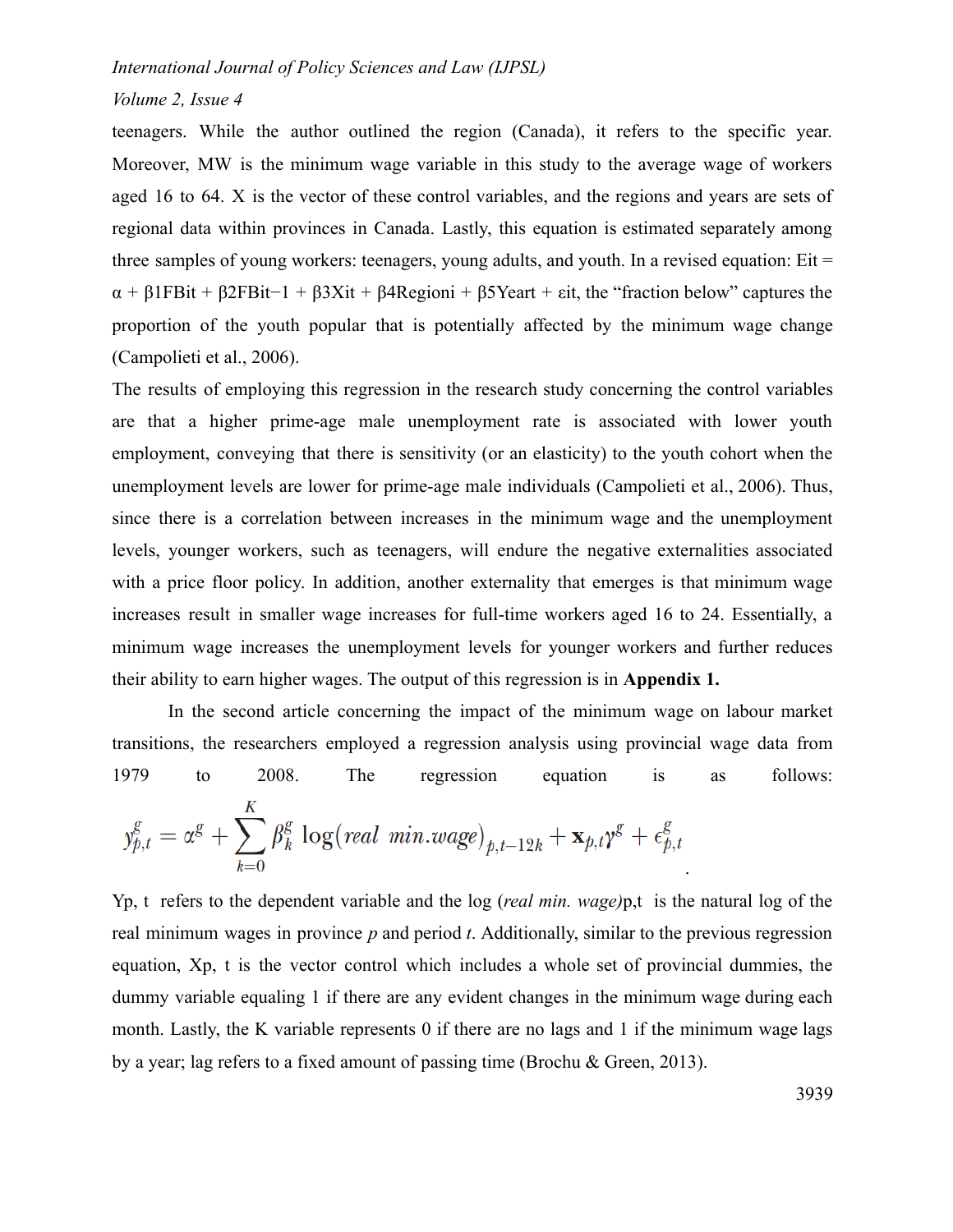#### *Volume 2, Issue 4*

The output of the regression equation conveys that a 10% increase in the real minimum wage led to a statistically significant 0.0035 decrease in the separation rate for workers with a high school degree or with those with less education who have worked under the same employer for less than one year (Brochu & Green, 2013). While this number may appear insignificant, these changes are at the monthly level, not the annual level, meaning that there would be even larger effects on an annual basis. The output of this regression is visible in **Appendix 2.**

The other vital component of the regression tests the layoff rate when the minimum alters and suggests that the minimum wage coefficient is negative while also being highly statistically significant and roughly  $\frac{3}{4}$  of the size of the effect of the overall separation rate (Brochu & Green, 2013). Thus, even though job separation and layoff rates decline as the government increases the minimum wage, the same researchers note that the minimum wage impact would lead to a 0.76% decrease in the employment rate for the educated aged 15-54, assuming a 10% minimum wage increase. In addition, concerning teenagers, a 10% minimum wage increase led to a 1.7% decline in their employment rate (Brochu & Green, 2013). Essentially, firms would be less willing to hire new applicants due to their increased labour costs, but they are willing to keep their current workers since training new workers will require additional costs. However, firms do not account for the increasing populations in their respective countries, leading to increased unemployment rates.

Regarding the Negative Income Tax article, the data relevant to Canada is 'The Mincome Experiment', a joint federal-provincial initiative in Manitoba from 1974 to 1978. Researchers employed surveys and regression analysis to conduct this experiment. Using a relatively small sample size of  $N = 123$ , there were some issues regarding separating workers and welfare recipients (Riddell & Riddell, 2021). The regression equation is as follows:

 $Hours_{it} = \alpha + \beta_1$  (Treatment Group<sub>i</sub>) +  $\beta_2$  (Post NIT Offer<sub>t</sub>) +  $\beta_3$  (Treatment Group<sup>\*</sup> Post)  $NIT$  Offer<sub>it</sub> $)+\phi_i + \varepsilon_{it}$  $(1),$ 

Refers to the fixed effects of the experiment, which includes certain interactions between the study and the *Post NIT Offer*, enabling the researchers to visualize different data slopes. *Post*

3940

.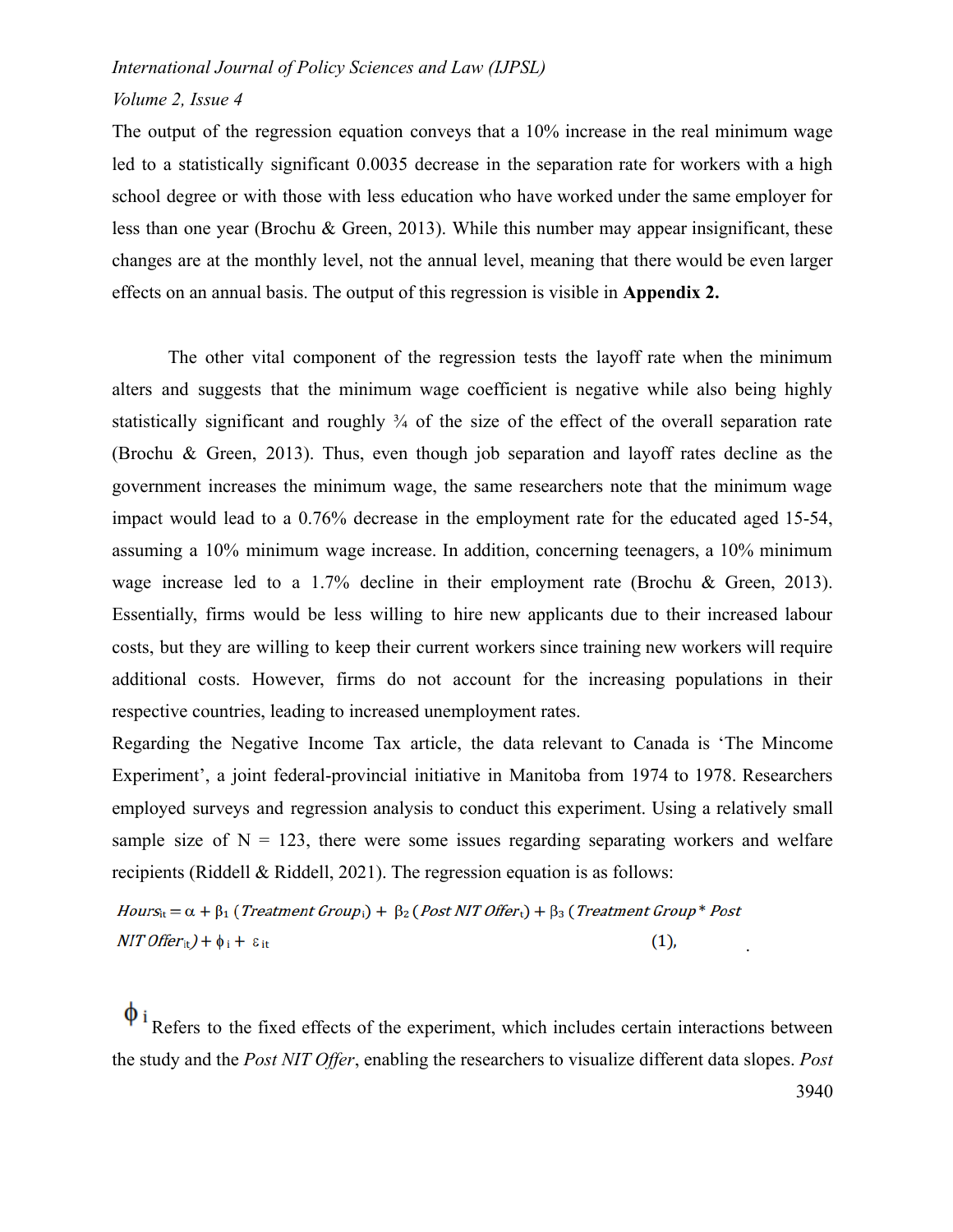#### *Volume 2, Issue 4*

*NIT Offer* means after the individuals received a Negative Income Tax stipend. Lastly, the researchers estimate the data by separating the survey candidates by race and sometimes combining them (Riddell & Riddell, 2021).

Concerning the results of this regression, for single parents receiving welfare, the researchers found a 35% increase in work hours (Riddell & Riddell, 2021). Essentially, the Negative Income Tax policy increased more hours worked as it complemented the labour productivity of single parents on welfare. Thus, there is a positive labour supply response to this welfare system. Previous research implied that there would be a negative labour supply response as an NIT would reduce productivity directly due to the government transfers. While the category of single parents on welfare may appear like a niche group, a 35% increase in work hours is exceptionally high. Precisely, a 35% increase in work hours amounted to an additional 14 work hours per month, which would be roughly 150 hours annualized (Riddell & Riddell, 2021). For perspective, a 35% increase in work hours can amount to significant increases in productivity, suggesting that our economy will grow rapidly. A government transfer, such as an NIT, can aid single parents on welfare in becoming more productive. They will have the greater purchasing power to invest in services that enable them to work longer (ex: child daycare centres). The output of this regression is in **Appendix 3.**

Employing a neoclassical growth model with heterogeneous agents, which is used to examine the effects of an NIT, researchers found that increasing the demogrant-to-output ratio (ex: increasing the unconditional income transfer paid to individuals and families) resulted in a substantial decrease in both absolute and relative poverty (Angyridis & Thompson, 2016). When the ratio is roughly 19.7% with a flat tax rate of 50.9%, relative poverty is eliminated, conveying the benefits of an NIT. Essentially, increases in the demogrant-output ratio between  $0\%$  and  $20\%$  would reduce the overall inequality within the economy (Angyridis & Thompson, 2016).

Lastly, in a simplified version, utilizing various quantitative exercises, we can model a general equilibrium life-cycle economy by J heterogenous overlapping generations. We assume that the agents deal with life uncertainty and idiosyncratic risk (a type of investment risk). The first factor is the environment. Every agent shares an identical utility function while valuing the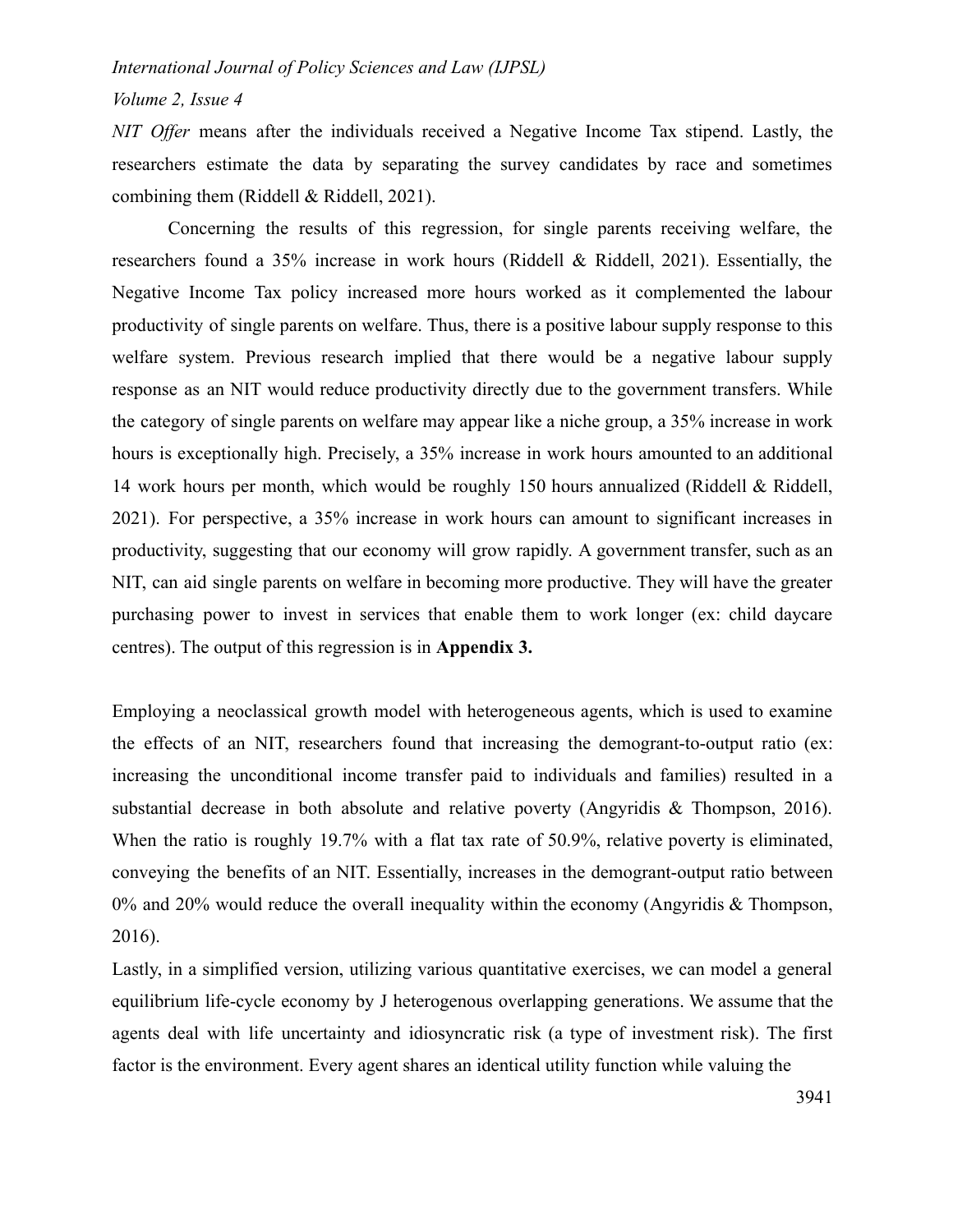#### *Volume 2, Issue 4*

expected discounted stream of consumption and leisure (Lopez-Daneri, 2016). The equation is as follows:

$$
\sum_{j=1}^J \beta^{j-1} \left( \prod_{i=1}^j s_j \right) u(c_{j,t}, l_{j,t}),
$$

J refers to the age, and t refers to the time period. While cj;t and lj:t refers to consumption and labour (Lopez-Daneri, 2016).

.

The second assumption is that agents are born without any assets. The agents are endowed with one asset at a time during their working lives. They receive competitive wages of wt, while their labour productivity is characterized as a first-order Markov process. The equations are the following:

ln  $e(\omega, j) = \gamma_j + \theta^i + \pi^j_j + \varphi^i_j$ ,

where

$$
\pi_j^i = \rho \pi_{j-1}^i + \varepsilon_j^i, \quad \text{with} \quad \varepsilon_j^i \sim N(0, \sigma_{\varepsilon}^2) \quad \text{and} \quad \pi_0^i \equiv 0 \quad \forall i,
$$

together with  $\varphi_i^i \sim N(0, \sigma_\omega^2)$  and  $\theta^i \sim N(0, \sigma_\theta^2)$ .

(Lopez-Daneri, 2016).

The third component concerns firms and technology. We utilize the classic Cobb-Douglas production equation, which represents the technological relationship between the inputs of labour and capital. The equation is denoted as the following:

$$
Y_t = K_t^{\alpha} (A_t L_t)^{1-\alpha}
$$

. Where Kt represents aggregate capital and Lt represents aggregate labour (Lopez-Daneri, 2016).

There are also certain assumptions regarding taxation and the agents' recursive information; however, for simplicity, I included the first three. The results of these quantitative exercises suggest that the average annual individual consumption gain is approximately 2.1%, signifying that an NIT could increase aggregate demand (Lopez-Daneri, 2016). The output of these equations is in **Appendix 4.**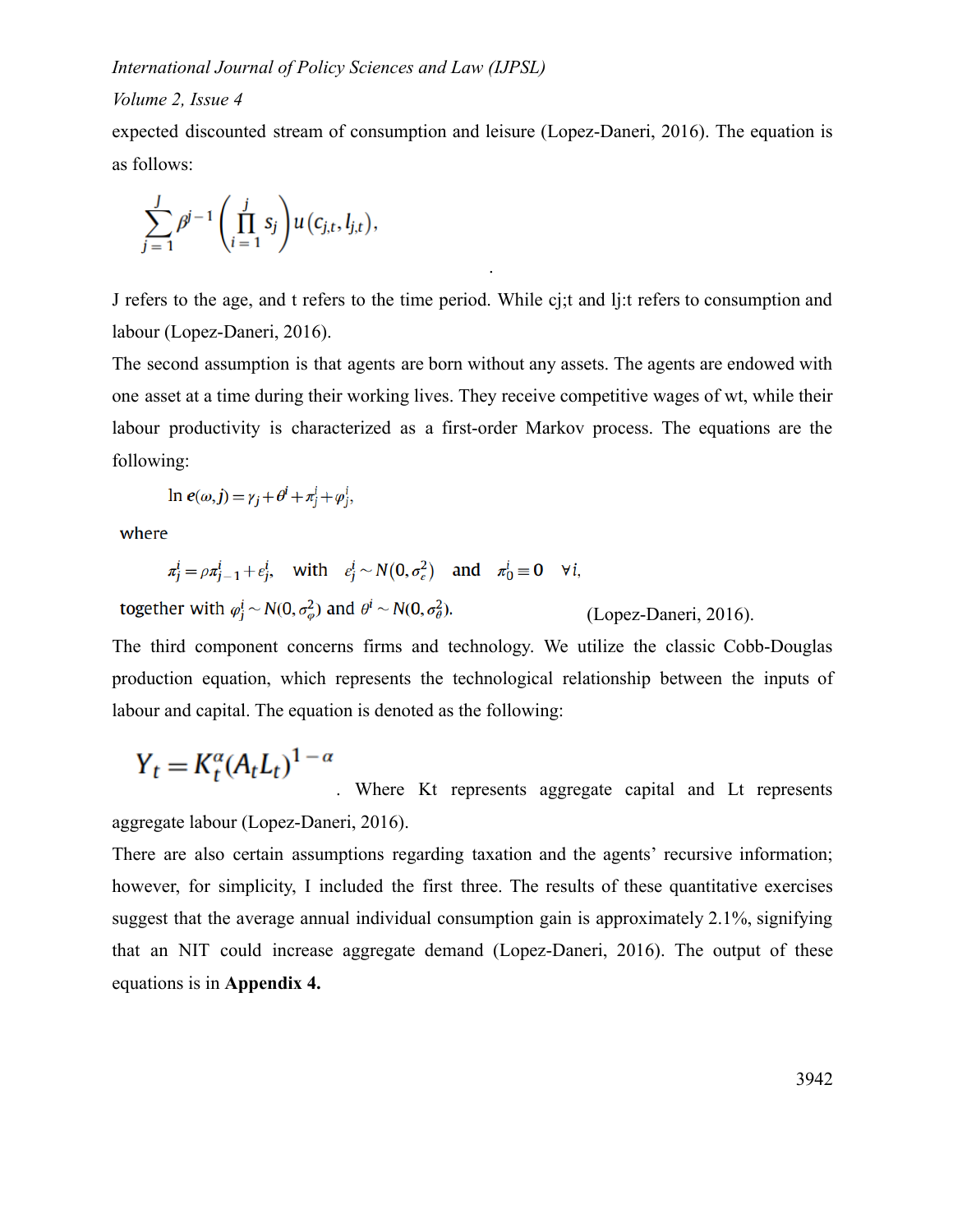*Volume 2, Issue 4*

#### **4.0 Analysis and Recommendations**

After gathering the data for these articles, the author suggests that the federal government in Canada should make an alternative compromise to the minimum wage; this alternative is a Negative Income Tax. The researchers convey the utility of implementing such a system from the experiments, a positive labour supply response to the NIT, particularly increased work activity and productivity. There was simply no compelling evidence on the front that an NIT would decrease labour productivity. In fact, there would be roughly a 35% increase in work hours for single parents on welfare, which falsifies the previous research on the NIT regarding productivity (Riddell & Riddell, 2021). An additional 150 hours of work for single parents on welfare are substantial. Moreover, because an NIT does not have the same mechanisms as a price floor, this will ensure the diminishment of any potential negative externality (Riddell & Riddell, 2021).

It is also important to note that the minimum wage has a negative elasticity between -0.17 to -0.44 among the youth, signifying that as prices increase, demand decreases. Elasticity refers to the change in aggregate demand for a good or service when the price changes. When the elasticity is negative, the demand will lower as you increase the price of something (ex: minimum wage). Thus, the firm will lower its demand for workers when the minimum wage grows, assuming a negative elasticity (Campolieti et al., 2006).

Figure 2.0 conveys the effects of a minimum wage on the demand and supply of labour (Cooper and John, 2011). For example, since the demand has a negative elasticity, the total demand for labour will decrease when the minimum wage increases by a certain amount, in this case, \$1.00. Moreover, workers will increase their demand in the labour market since they discern an increase in the minimum wage as a policy beneficial to them. However, from the firm's perspective, this policy will harm its profit-maximizing goal, thereby creating a form of market inefficiency (Cooper and John, 2011).

On the contrary, a positive elasticity implies that the demand will increase as prices increase, which is not the case in this example. Since an NIT is not associated with the market between firms and individuals, firms will have the incentive to hire workers.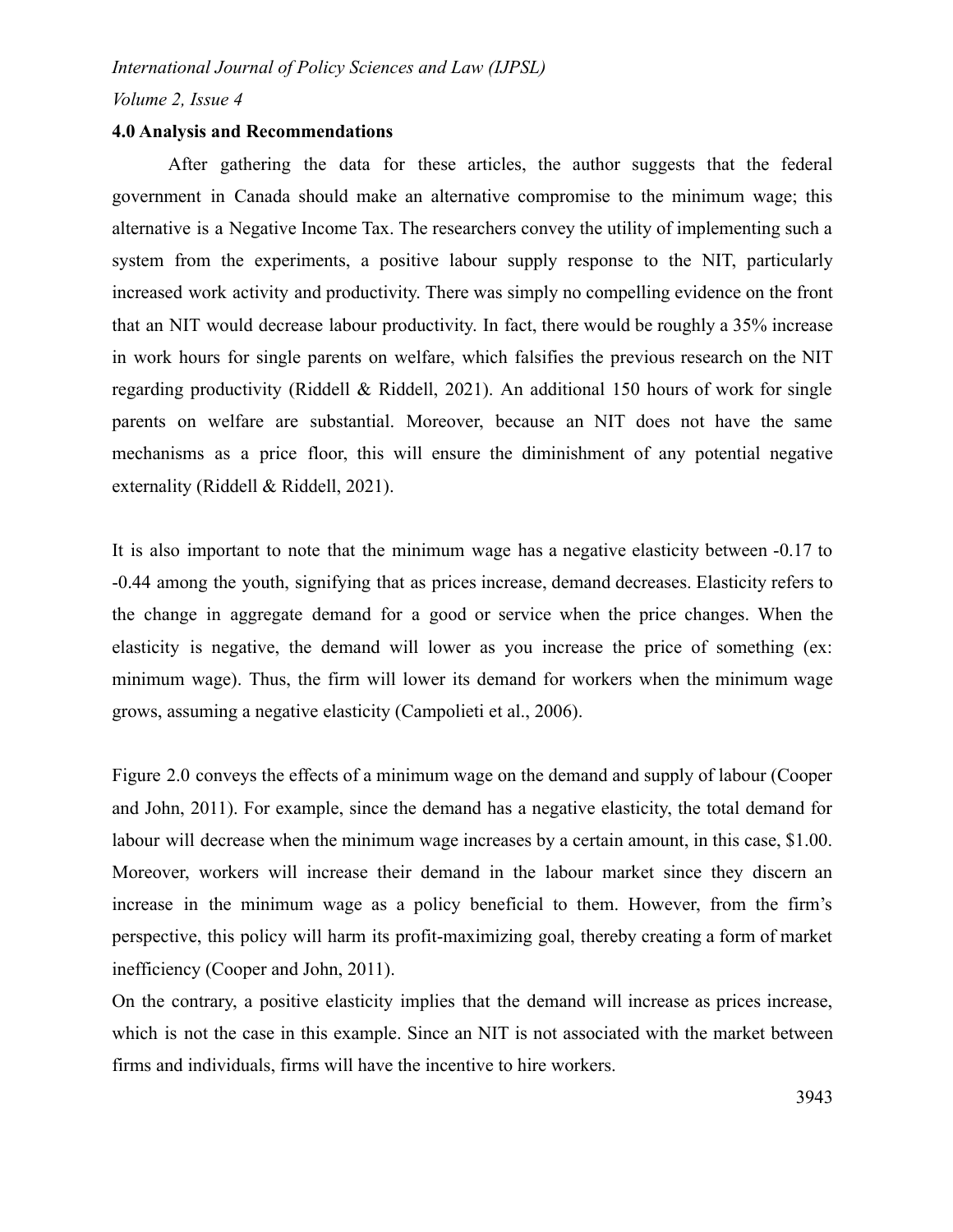



Whether or not an NIT could substantially increase the aggregate demand of an economy is contingent on the state of the economy. For instance, during economic recessions, individuals will decrease their current consumption due to future uncertainty. Individuals spend money at a level in line with their expected long-term average income; economist Milton Friedman called this the "Permanent Income Hypothesis" (Kagan, 2021). Therefore, he argued that expansionary fiscal policy, such as government transfers, tends to be ineffective in increasing the aggregate demand during recessions, which policymakers should consider (Brock & Reeves, 2022). However, when individuals can precisely predict their long-term average income during normal states of the economy, a government transfer would be exceptionally more effective in increasing individuals' consumption behaviour. An NIT will provide those impoverished with enough capital to train themselves before entering the workforce. While people could potentially use the transfers for undesirable activities, such as consuming drugs, economics assumes people are rational. Essentially, people will make decisions to maximize their utility. Furthermore, individuals make a cost-benefit analysis to assess whether they should engage in an activity (Riddell & Riddell, 2021). Hence, the NIT will benefit society, especially because it does not impact employment levels.

Figure 2.0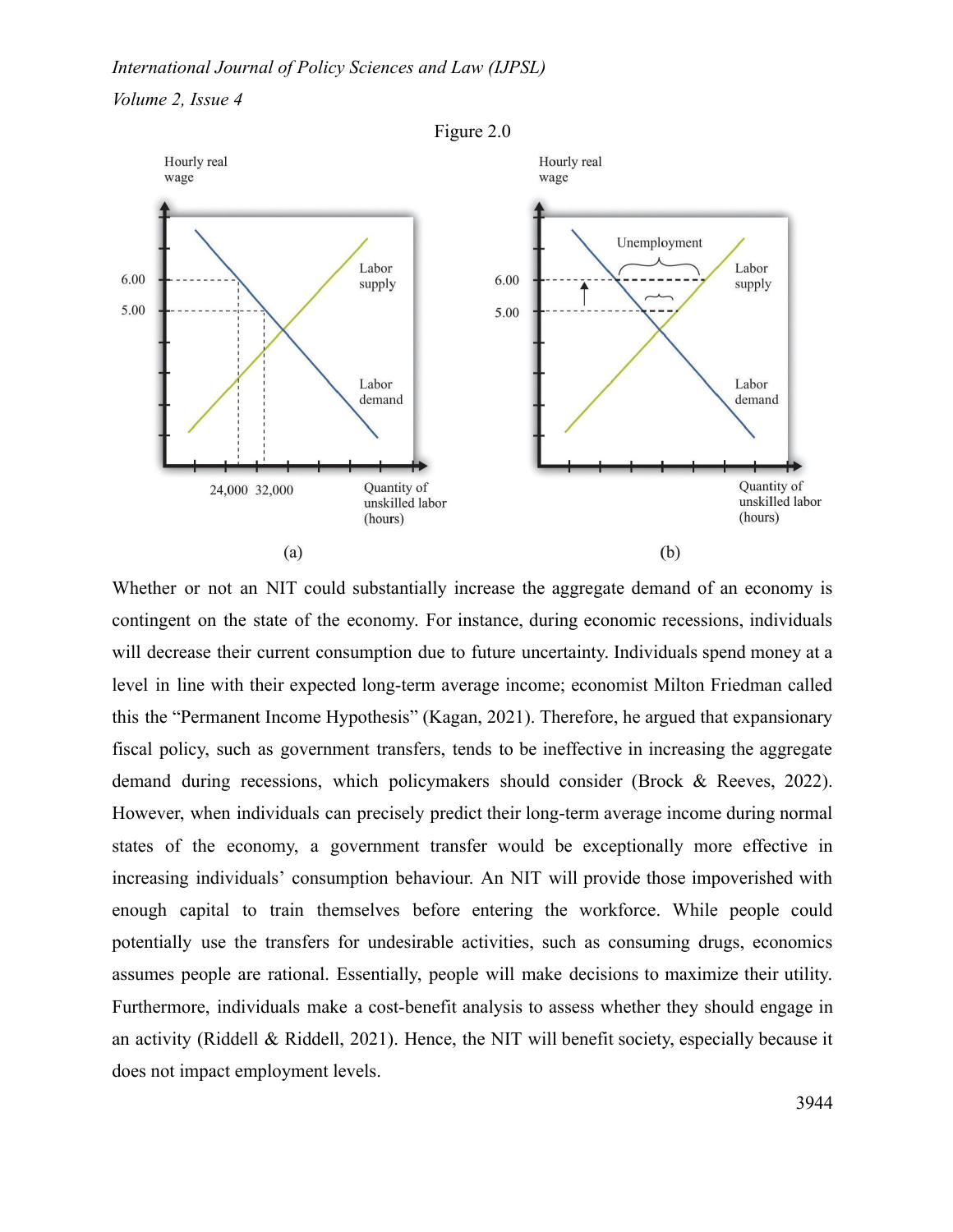*Volume 2, Issue 4*

#### **5.0 Conclusion**

Some of these studies assert that the minimum wage can negatively impact our economy, particularly in Canada. For example, firms would be more reluctant to hire new workers, impacting their productivity levels. One study, however, proposes that the Negative Income Tax can be a plausible and feasible solution to a price floor like the minimum wage. There was even evidence that an NIT could increase work activity and productivity in Manitoba, contrary to the initial viewpoint that suggested an NIT would reduce worker productivity. The researchers could discern the relationship between an NIT and productivity for welfare participant groups, which amounted to a 35% increase in hours worked, so there was a positive labour response (Riddell & Riddell, 2021). Furthermore, an NIT can eliminate poverty, which will improve Canada's economy. Lastly, through various quantitative exercises, the data suggest that the annual individual consumption rate would increase by an average of 2.1% (Lopez-Daneri, 2016). Therefore, the argument remains consistent. Accordingly, the author believes that all nations worldwide should seriously evaluate the positive impacts of an NIT and use it as an alternative to the minimum wage. One of the limitations of this particular literature review is that there needs to be additional research regarding the NIT worldwide. However, COVID-19 prompted numerous governments to implement basic income policies, so this should incentivize economists to analyze the effects of basic income policies in both the short and long run.

#### **References**

Amadeo, K. (2022, June 7). *Universal basic income*. The Balance. Retrieved June 15, 2022, from <https://www.thebalance.com/universal-basic-income-4160668>

Angyridis , C., & Thompson, B. S. (2016, August). *Negative income taxes, inequality and poverty*. JSTOR. Retrieved May 15, 2022, from <https://onlinelibrary.wiley.com/doi/10.1111/caje.12223>

Brochu, P., & Green, D. A. (2013). The impact of minimum wages on labour market transitions. *The Economic Journal*, *123*(573), 1203–1235. <https://doi.org/10.1111/ecoj.12032>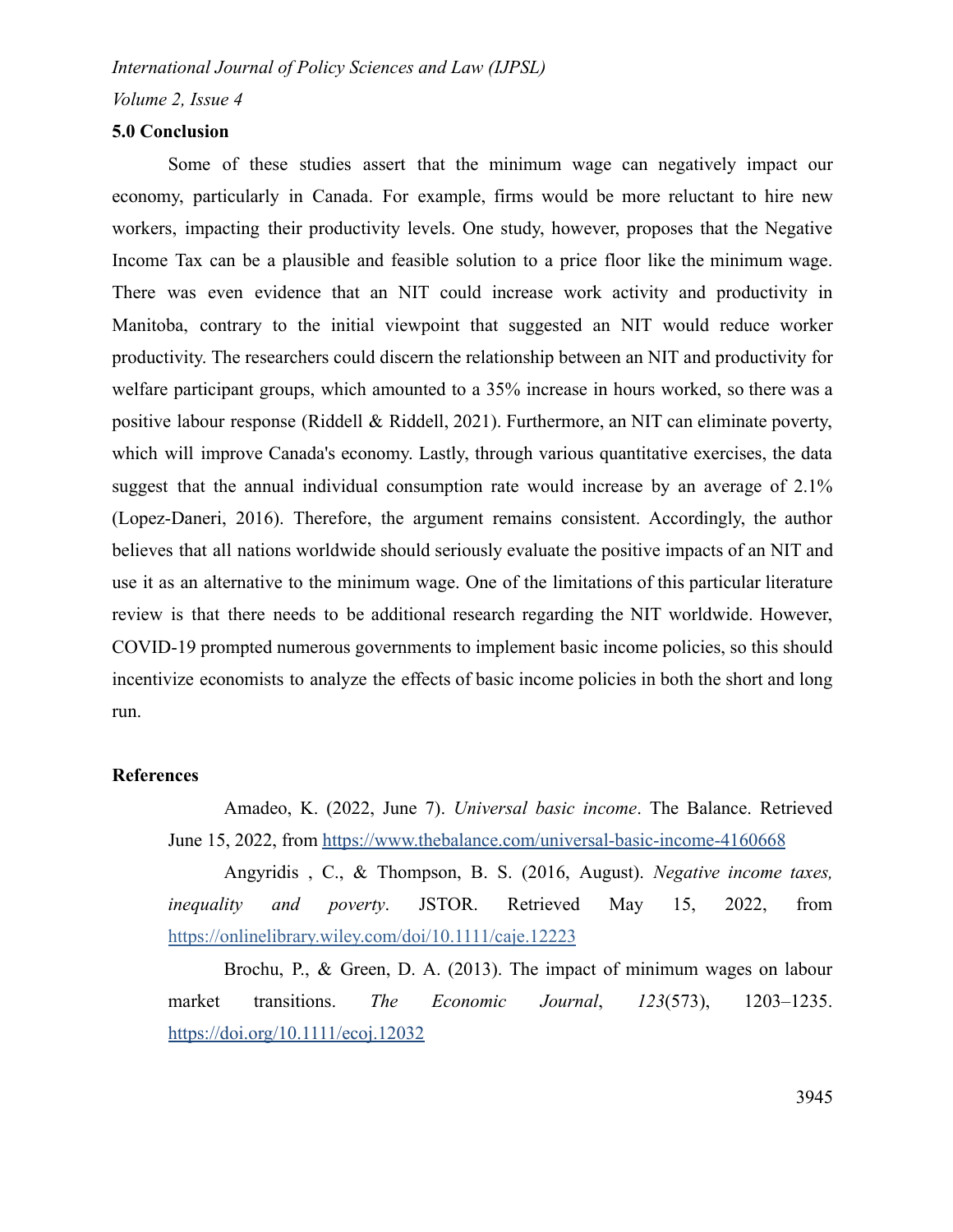*Volume 2, Issue 4*

Brock, T., & Reeves, M. (2022, May 5). *Who was Milton Friedman?* Investopedia. Retrieved May 15, 2022, from <https://www.investopedia.com/terms/m/milton-friedman.asp>

Campolieti , M., Gunderson, M., & Riddell, C. (2006). Minimum wage impacts from a prespecified research design: Canada 1981-1997. *Industrial Relations*, *45*(2), 195–216. <https://doi.org/10.1111/j.1468-232x.2006.00424.x>

Cooper, R., & John, A. (2011). *Microeconomics: Theory Through Applications*. The effects of a minimum wage. Retrieved June 15, 2022, from [https://saylordotorg.github.io/text\\_microeconomics-theory-through-applications/s14-02](https://saylordotorg.github.io/text_microeconomics-theory-through-applications/s14-02-the-effects-of-a-minimum-wage.html) [the-effects-of-a-minimum-wage.html](https://saylordotorg.github.io/text_microeconomics-theory-through-applications/s14-02-the-effects-of-a-minimum-wage.html)

Kagan, J. (2021, May 19). *Permanent income hypothesis*. Investopedia. Retrieved May 15, 2022, from <https://www.investopedia.com/terms/p/permanent-income-hypothesis.asp>

Jarow, O. (2020, May 19). *A Negative Income Tax for the 21st Century*. RSS. Retrieved June 15, 2022, from <https://www.musingmind.org/essays/negative-income-tax-proposal>

Lopez-Daneri, M. (2016). NIT picking: The macroeconomic effects of a negative income tax. *Journal of Economic Dynamics and Control*, *68*, 1–16. <https://doi.org/10.1016/j.jedc.2016.04.008>

Riddell, C., & Riddell, W. C. (2021). Welfare versus work under a negative income tax: Evidence from the Gary, Seattle, Denver and Manitoba Income Maintenance Experiments. *SSRN Electronic Journal*, 1–45. <https://doi.org/10.2139/ssrn.3896797>

Rothstein, J. (2010). Is the EITC as good as an NIT? conditional cash transfers and tax incidence. *American Economic Journal: Economic Policy*, *2*(1), 177–208. <https://doi.org/10.1257/pol.2.1.177>

Wolfson, M. (2021, April 6). *How a guaranteed income could work*. Policy Options. Retrieved May 15, 2022, from [https://policyoptions.irpp.org/magazines/july-2018/how-a-guaranteed-income-could-wor](https://policyoptions.irpp.org/magazines/july-2018/how-a-guaranteed-income-could-work/)  $k/$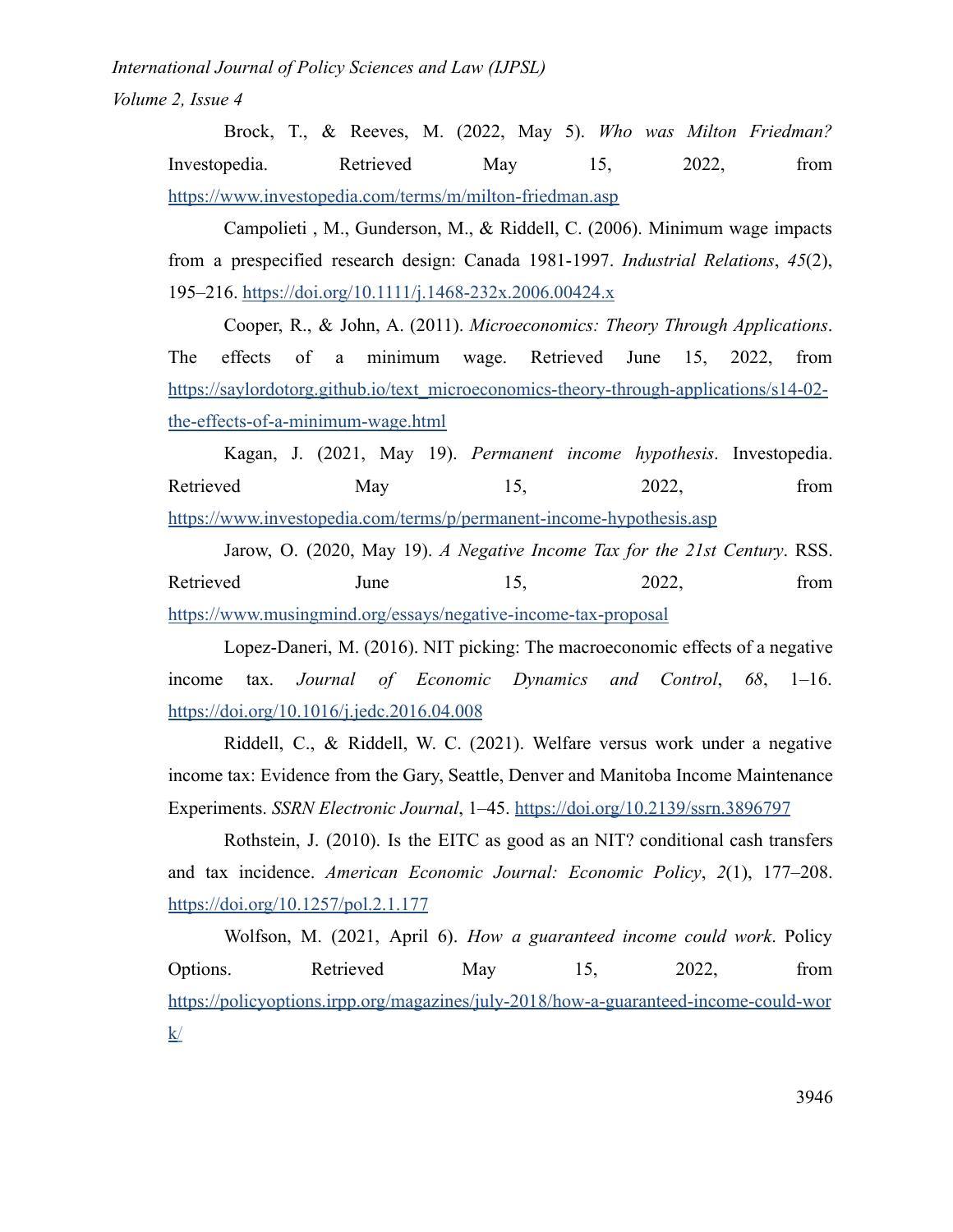*Volume 2, Issue 4*

## **Appendices**

## Appendix 1

|  | MINIMUM WAGE ELASTICITIES BASED ON PRESPECIFIED RESEARCH DESIGN AND SUBSEQUENT MODIFICATIONS |
|--|----------------------------------------------------------------------------------------------|
|  |                                                                                              |

| <b>Teens</b><br>$16 - 19$<br>Minimum<br>(1)<br>wage measure   | Minimum wage index                                                |                                                                                             | Separate minimum and hourly wage                                     |                                                                     |                                                                    |                                                                  |
|---------------------------------------------------------------|-------------------------------------------------------------------|---------------------------------------------------------------------------------------------|----------------------------------------------------------------------|---------------------------------------------------------------------|--------------------------------------------------------------------|------------------------------------------------------------------|
|                                                               |                                                                   | Young adults<br>$20 - 24$<br>(2)                                                            | Youths<br>$16-24$ combined<br>(3)                                    | <b>Teens</b><br>$16 - 19$<br>(4)                                    | Young adults<br>$20 - 24$<br>(5)                                   | Youths<br>16–24 combined<br>(6)                                  |
|                                                               | Baseline, excluding prime-age skilled employment rate             |                                                                                             |                                                                      |                                                                     |                                                                    |                                                                  |
| Min. wage<br>Min. wage<br>lagged<br>Sum current<br>and lagged | $-0.090(00.138)$<br>$-0.192$<br>(0.133)<br>$-0.282***$<br>(0.107) | $-0.058(0.059)$<br>$-0.097$<br>(0.062)<br>$-0.155***$<br>(0.055)                            | $-0.093(0.075)$<br>$-0.163**$<br>(0.079)<br>$-0.256***$<br>(0.061)   | $-0.013(0.180)$<br>$-0.273***$<br>(0.061)<br>$-0.285***$<br>(0.098) | $-0.019(0.079)$<br>$-0.198**$<br>(0.084)<br>$-0.217***$<br>(0.049) | 0.050(0.089)<br>$-0.229***$<br>(0.086)<br>$-0.180***$<br>(0.046) |
|                                                               | Including prime-age skilled employment rate                       |                                                                                             |                                                                      |                                                                     |                                                                    |                                                                  |
| Min. wage<br>Min. wage<br>lagged<br>Sum current<br>and lagged | $-0.116(0.138)$<br>$-0.187$<br>(0.134)<br>$-0.303***$<br>(0.103)  | $-0.037(0.061)$<br>$-0.104*$<br>(0.060)<br>$-0.141***$<br>(0.055)                           | $-0.099(0.076)$<br>$-0.163**$<br>(0.080)<br>$-0.263***$<br>(0.064)   | $-0.039(0.180)$<br>$-0.260$<br>(0.161)<br>$-0.299***$<br>(0.108)    | $-0.025(0.090)$<br>$-0.205**$<br>(0.087)<br>$-0.230***$<br>(0.063) | 0.059(0.099)<br>$-0.229**$<br>(0.096)<br>$-0.170**$<br>(0.075)   |
|                                                               |                                                                   | Nonenrolled with high school education or less, including prime-age skilled employment rate |                                                                      |                                                                     |                                                                    |                                                                  |
| Min. wage<br>Min. wage<br>lagged<br>Sum current<br>and lagged | 0.214(0.140)<br>$-0.034$<br>(0.140)<br>$-0.248*$<br>(0.138)       | $-0.221***(0.082)$<br>0.025<br>(0.091)<br>$-0.196**$<br>(0.077)                             | $-0.234***$ (0.082)<br>$-0.034$<br>(0.095)<br>$-0.268***$<br>(0.082) | 0.142(0.169)<br>$-0.463***$<br>(0.180)<br>$-0.321***$<br>(0.123)    | $-0.095(0.095)$<br>$-0.221**$<br>(0.099)<br>$-0.316***$<br>(0.074) | $-0.164(0.106)$<br>$-0.071$<br>(0.102)<br>$-0.235**$<br>(0.094)  |

## (Campolieti et al., 2006).

## Appendix 2

Separation Rate, Low Skilled

|                            | All tenure | $\leq$ l year  | $\leq 6$ months | 6-11 months |
|----------------------------|------------|----------------|-----------------|-------------|
| Males and females          |            |                |                 |             |
| No lags                    |            |                |                 |             |
| log(real min. wage)        | $-0.0009$  | $-0.0351$      | $-0.0434$       | $-0.0075$   |
|                            | (0.0053)   | $(0.0114)$ *** | $(0.0134)$ ***  | (0.0107)    |
| With 1 year lag            |            |                |                 |             |
| log(real min. wage)        | $-0.0028$  | $-0.0318$      | $-0.0419$       | 0.0010      |
|                            | (0.0081)   | $(0.0173)*$    | $(0.0202)*$     | (0.0180)    |
| Lagged log(real min. wage) | 0.0024     | $-0.0031$      | 0.0002          | $-0.0107$   |
|                            | (0.0081)   | (0.0172)       | (0.0202)        | (0.0180)    |
| <b>Males</b>               |            |                |                 |             |
| No lags                    |            |                |                 |             |
| log(real min. wage)        | $-0.0011$  | $-0.0380$      | $-0.0436$       | $-0.0107$   |
|                            | (0.0057)   | $(0.0133)$ *** | $(0.0156)$ ***  | (0.0138)    |
| With 1 year lag            |            |                |                 |             |
| log(real min. wage)        | $-0.0066$  | $-0.0396$      | $-0.0444$       | $-0.0151$   |
|                            | (0.0089)   | $(0.0209)*$    | $(0.0245)*$     | (0.0235)    |
| Lagged log(real min. wage) | 0.0063     | 0.0013         | 0.0022          | 0.0028      |
|                            | (0.0089)   | (0.0208)       | (0.0244)        | (0.0234)    |
| Females                    |            |                |                 |             |
| No lags                    |            |                |                 |             |
| log(real min. wage)        | $-0.0009$  | $-0.0318$      | $-0.0420$       | $-0.0061$   |
|                            | (0.0060)   | $(0.0127)$ **  | $(0.0153)$ ***  | (0.0119)    |
| With 1 year lag            |            |                |                 |             |
| log(real min. wage)        | 0.0009     | $-0.0282$      | $-0.0471$       | 0.0117      |
|                            | (0.0093)   | (0.0198)       | $(0.0240)*$     | (0.0201)    |
| Lagged log(real min. wage) | $-0.0018$  | $-0.0018$      | 0.0081          | $-0.0200$   |
|                            | (0.0093)   | (0.0198)       | (0.0241)        | (0.0202)    |

Notes. Dependent variable: proportion of workers on a job in month t who separate from that job in month *Notes.* Dependent variable. The proportion of workers on a joo in month *t* who separate from that  $f \rightarrow 1$ . All regressions are estimated using FGLS (AR(3) model) and are weighted by the inverse of the number in the at-r

(Brochu & Green, 2013)